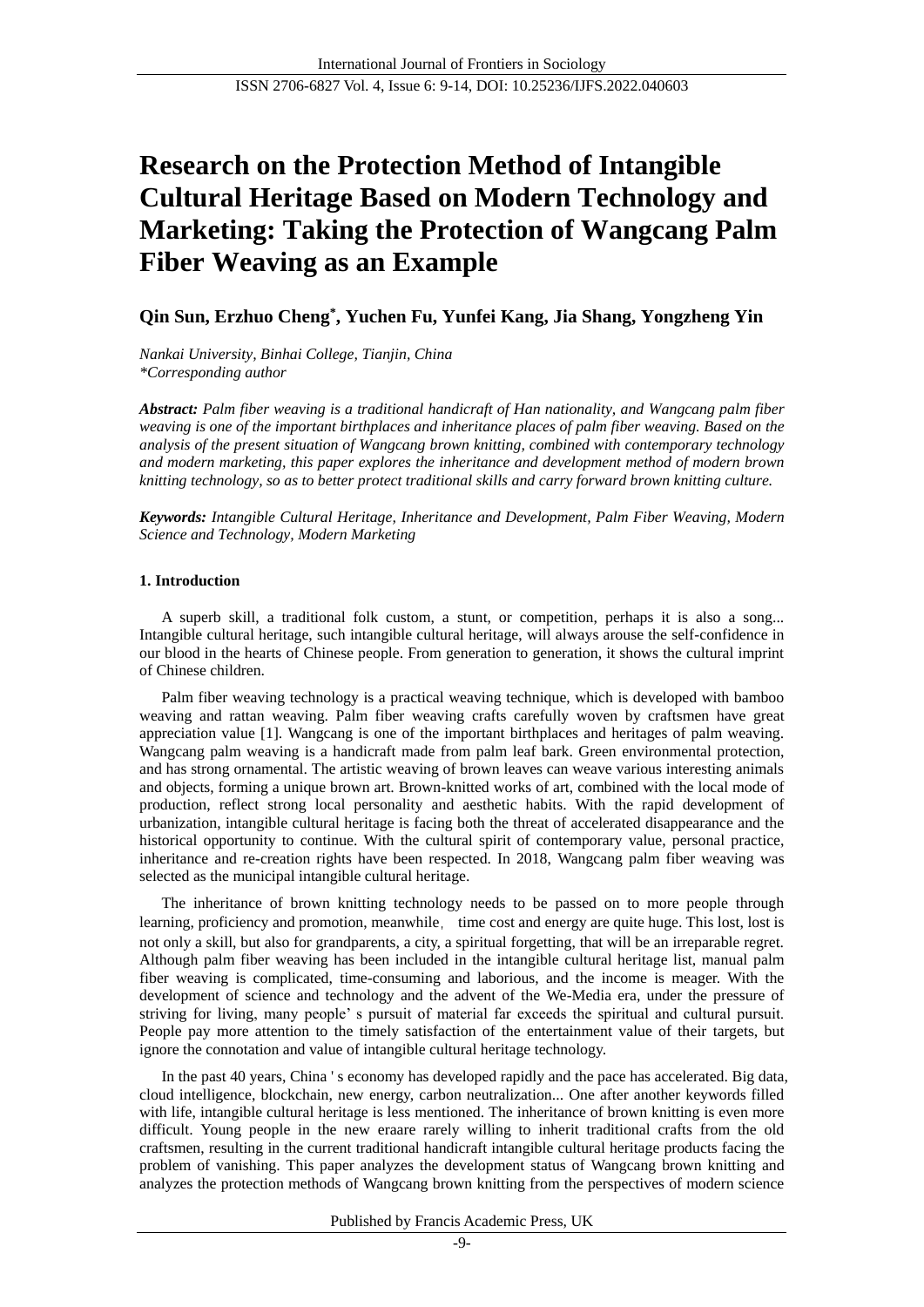and technology and modern marketing, so as to provide suggestions for the protection and inheritance of Wangcang brown knitting, and provide reference for the protection of intangible cultural heritage.

## **2. The Present Situation of Wangcang Brown Braid**

#### *2.1 Age Aging of Handicraft Employees*

With the advancement of modernization, people are increasingly reluctant to spend a lot of time working on brown knitting with low input-output ratio. Through the Wangcang palm fiber weaving inheritance Li Zhonghui learned that a brown work often needs long-term understanding and technical precipitation to eventually show a vivid, lifelike masterpiece. Taking ' dragon ' as an example, this paper briefly explains that if the intangible cultural heritage craftsmen want to do a ' dragon ' brown edge handicraft, because the dragon is a mythical image that does not exist, they need to read a large number of classical myths at the beginning, watch related works, to continue to understand, feel the shape and appearance of the dragon, and then make it understandable and absorb it slowly to start production. In the production process, they will pay attention to the nine turns of the dragon, and the dragon claws of the dragon head will be carefully compiled and studied. Even the daily common items, animals and so on still need to spend a lot of time to observe, the most consumers are young people who are unwilling to accept.

Most people generally believe that the time cost and energy consumption are difficult to meet their self-realization compared with social work, so this inheritance is an urgent problem to be solved at this stage. Fundamentally, it is difficult for people to understand the cultural significance of intangible cultural heritage itself; it is the accelerated process of urbanization and the fast-paced lifestyle in big cities that makes it difficult for people to quietly learn boring brown knitting skills; it is the incomparable salary and working methods in the city. People's psychology of exclusion is not aimed at traditional cultural heritage, but a set of lifestyles behind it. It is difficult for them to identify with traditional crafts, and it is more difficult to learn and inherite.

#### *2.2 Lack of Brand Awareness*

Weak brand awareness is a common problem in the protection and inheritance of the existing intangible cultural heritages. Some intangible cultural heritages have been developed for a long time because of the emphasis on brand awareness and effective management [2]such as Tongrentang in Beijing and Nirenzhang in Tianjin. Establish brand awareness to effectively promote the establishment of ' intangible cultural heritage ' cultural communication, brand is the power source of intangible cultural heritage creative products or all commodities [3]. At this stage, the domestic tourism industry development momentum is good, although the impact of the epidemic, but overall, the market has great prospects. At present, relevant departments and operators have not realized the importance of branding for intangible cultural heritage products. If intangible cultural heritage products have brand holding, they will have better and higher quality development.

Inheritance of intangible cultural heritage, it is necessary to consolidate the ' brand ' foundation. In the past, due to the limitations of geographical conditions, most of the intangible cultural heritage projects were compared with the local audience. They were all relied on word-of-mouth and did not realize the importance of brands. However, now in the Internet era, with the rapid development of social economy, the products of non-negotiation should go to the market. Branding is essential. The development of intangible culture to heritage industrialization and branding has become an inevitable trend. Starting from the diversification of product types, according to the corresponding products induced by different target customers, it is also difficult to promote accurately. The overall design of brown art is not deep, and the brand awareness is not yet available, so it is difficult to complete the popularization in the customers of the public group.

# *2.3 Serious Imbalance between Supply and Demand*

Taking Wangcang brown knitting as an example, the current brown knitting products in the market are made by craftsmen by hand, which cannot be produced massively and automatically. In addition, the output of a brown knitting product also needs to consume plenty of time and labor costs. The cycle of the overall product is long, and the inheritors are small. The art output under the team of hundreds of people cannot compare with the pipeline operation of the factory, and there is still a large gap. The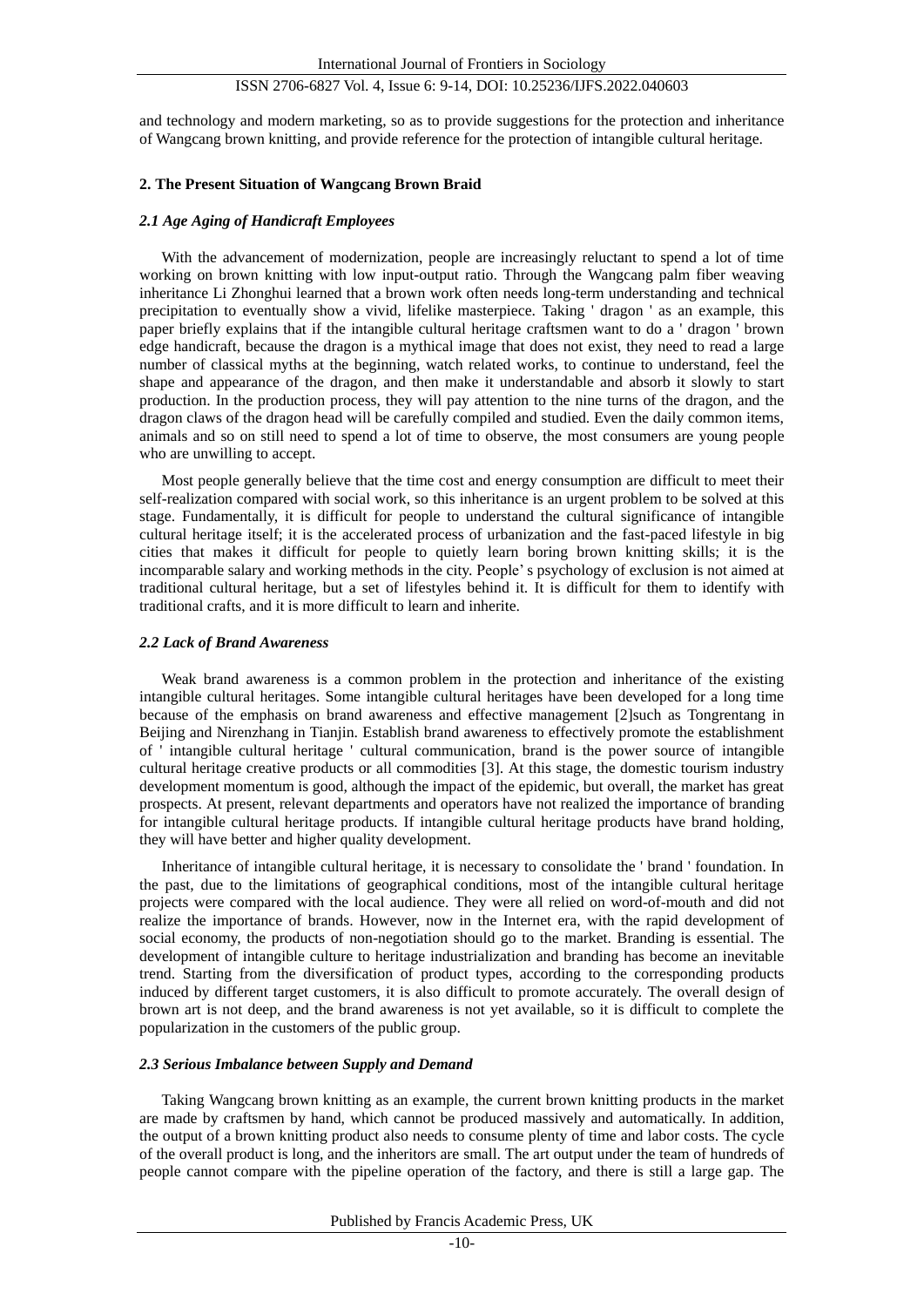output value is a low set value. If the demand is relatively concentrated and the demand is too large in the peak season of tourism, there will be a shortage of supply.

From the perspective of demanding, in the cultural and creative industries and the sales of artworks, the market is still unsaturated, and there is still a certain market in the brown edge. Compared with the volume of shipments, the good marketing and branding of brown knitting cannot meet the demand in real time. Therefore, while expanding sales, we should also increase production to constantly improve the mode of production in order to change the current situation of serious imbalance between supply and demand.

#### *2.4 A Bright Market Prospect and a New Opportunity for Artists*

With the accelerating pace of comprehensive deepening reform, people' s living water is also increasing. While pursuing the maximization of interests, it gradually weakens or even ignores the inheritance and protection of Chinese intangible cultural heritage, which also leads to the extinction of many domestic folk arts. However, with the development of economy, people have the energy and ability to find business opportunities in the field of folk art, investment in the development of folk art and culture at the same time improve people ' s attention to intangible cultural heritage, improve the status quo of many folk crafts on the verge of extinction. As some Internet companies have gradually launched a non-genetic inheritance plan to broaden the channels of communication for national traditional culture, more and more intangible cultural heritage can enter the public ' s field of vision with the help of we-media platform. Many craftsmen have found new profit points through the Internet + mode. Some head craftsmen help themselves speak and sell through short videos, live broadcasts and other forms, so that income is greatly increased.

# **3. Design and Implementation of the Protection Method of Wangcang Brown Knitting Based on Modern Science And Technology**

# *3.1 Establishing a Digital Protection Platform*

In the era of ' Internet + ', the protection and inheritance of intangible cultural heritage has been unprecedented ' vitality '. The rapid development of digital information technology provides a platform for the digital protection and inheritance of intangible cultural heritage, which is the inevitable requirement of the development of the times.

For the protection and inheritance of Wangcang brown knitting in Sichuan, we will establish a digital protection platform for the systematic, complete and visual protection and inheritance of Wangcang brown knitting. The protection forms include, but are not limited to, the museum of Wangcang brown knitting, and the characteristic venues for the protection, inheritance and development of intangible cultural heritage with Wangcang brown knitting as the core. We will widely hear the suggestions and requirements of Li Zhonghui, founder of Wangcang brown knitting, and promote the establishment of characteristic venues that can show the traditional and artistic nature of Wangcang brown knitting. Wangcang brown knitting digital comprehensive management system takes Wangcang brown knitting art works as the center, and takes the dynamic management of recording and sample audit as the main line to realize the comprehensive management and utilization of digital information, so that each brown knitting has its own digital archives. A large number of brown knitting art works will form a brown knitting database. In such venues or museums, visitors can understand the source, type, producer, production process and significance of each Wangcang brown.

In addition, we will digitally monitor the planting environment of the raw material palm tree of Wangcang palm weaving and cultivate it according to the most suitable environment for its growth, so as to ensure that each piece of palm weaving art is made of the best quality palm leaves.

#### *3.2 Rational use of 3D Printing Technology*

3D printing technology can build accurate and complete 3D digital files for various vigorous brown weaves, and the digital model can be reproduced as objects with high fidelity anytime, anywhere by utilizing3D printing technology. The main local selling brown art are mainly produced by nylon glass fiber, polylactic acid, ABS resin, durable nylon materials and so on. These materials have the characteristics of environmental-friendly and can be reused to produce and manufacture brown art on a large scale. For example, fine and complex brown art such as handicraft dragon and phoenix, the

Published by Francis Academic Press, UK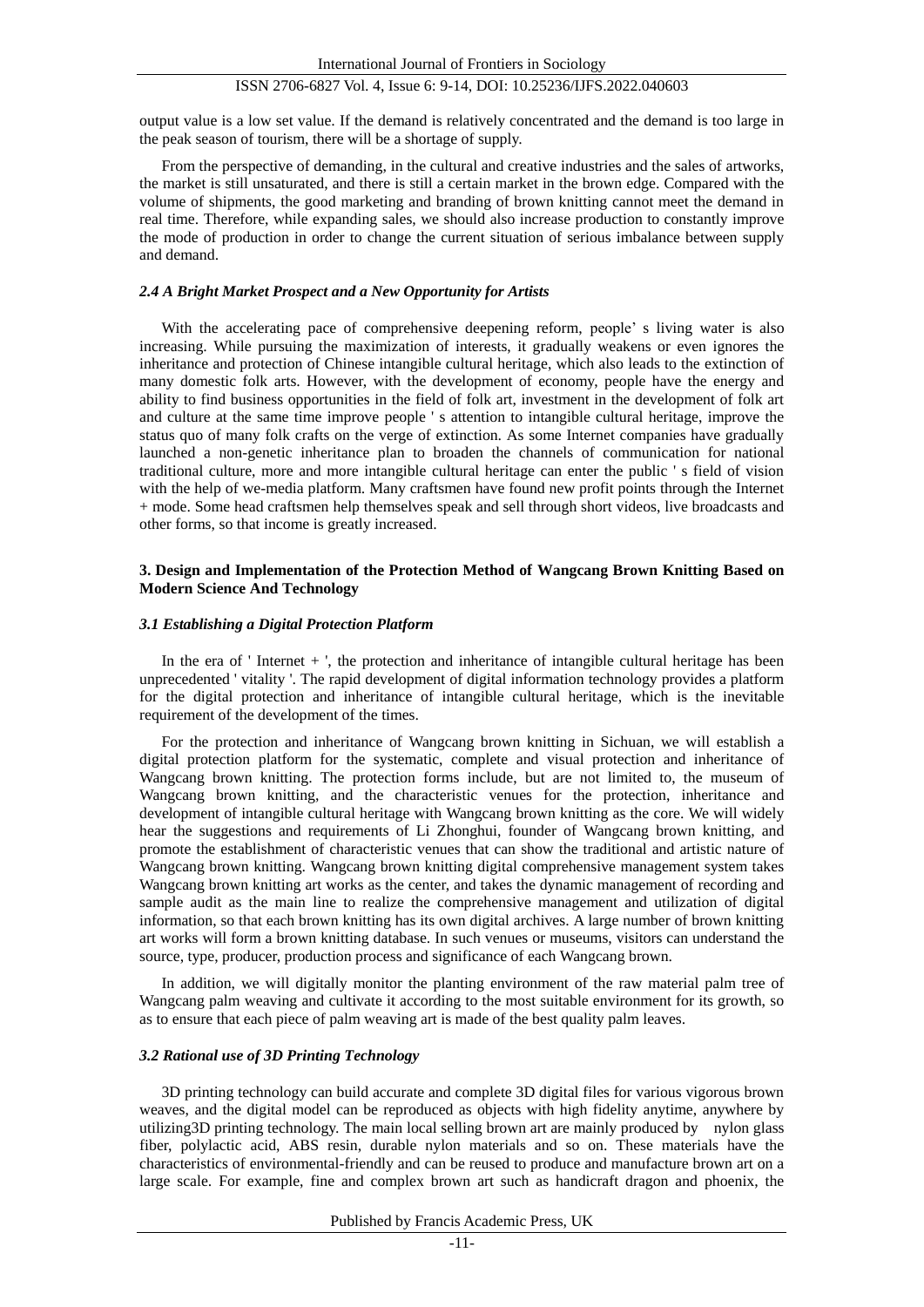inheritors are very laborious and time-consuming, so it is difficult to inherit them. If the existing model of brown artwork is obtained, 3D printing technology can be quickly printed, and the printed artwork has little difference with the hand feeling of manual production, and the shape is highly consistent. The reasonable use of 3D printing technology will bring new opportunities for the protection and inheritance of Wangcang brown artwork.

After reaching cooperation with non-genetic brown-knitting inheritors in different regions, we established our own brown-knitting design studios and factories, and could sell them online on several major domestic e-commerce platforms, so that Wangcang brown-knitting art works could be sold nationwide and even the whole world, which could not only maximize product interests, but also provide more jobs for local people. More importantly, it is of great significance to protection and inheritance of the intangible cultural heritage — Wangcang palm fiber weaving. In the future, people can control multiple 3D printers to produce brown art, which will greatly shorten the production cycle, reduce manpower and material resources, benefits the protection, inheritance and development of brown has epoch-making significance.

#### *3.3 Dissemination and Development of New Media*

In recent years, with the rapid development of the new media industry, the new media breaks the traditional communication concept, combines the modern communication concept with advanced science and technology, so that the intangible cultural heritage can be displayed dynamically through the establishment of we-media platforms such as micro-blog and WeChat public account, and the image communication of short videos such as quivering sound and fast-handed. The content is various, and the way is novel, which can realize the beauty of intangible cultural heritage in an all-round way. At the same time, it attracts people's attention, breaks the boundaries of time and space, conforms to the acceptance of modern people, and brings new hope for the dissemination and development of intangible cultural heritage.

# *3.3.1 Establishment of Microblogging and WeChat Public Number Platform*

Nowadays, many cultural and tourism propaganda departments establish micro-blog and WeChat public accounts with local intangible cultural heritage as the core, introduce local intangible cultural heritage and inheritors on platforms, and display intangible cultural heritage from different perspectives by combining popular elements with intangible cultural heritage. Professor Li Zhonghui ' s animal series products are different in appearance and vivid. If we create an original cartoon about Wangcang palm fiber weaving, we will publish and disseminate Wangcang palm fiber weaving ' s works of art through micro-blog and WeChat public number. The vivid and vivid ' walk ' of Wangcang palm fiber weaving ' s works of art is introduced into the cartoon article, which is classical and modern, suitable for both old and young people, and contains profound meaning. It plays a effective communication and development for Wangcang' s local brown.

#### *3.3.2 Image Propagation of Short Video*

As of May 31, 2020, Douyin-related videos covered 96 % of national intangible cultural heritage projects, involving a total of 1318 items. Buffeting began to gradually let more people pay attention to intangible cultural heritage, love intangible cultural heritage. We have set up a Douyin account called "The Activation and Inheritance of the Finger Intangible Cultural Heritage – Palm Art" which has been handed over for thousands of years. We show the vigorous palm art in a three-dimensional and interesting way through short videos and live broadcasts. Through these media, we carry out some short videos, stimulate the enthusiasm of video creators, especially young people, and attract more people to discover the beauty and elegance of palm art. In addition, we will focus on the interaction and communication with people. Specifically,, we will invite the inheritors to show the production skills of palm fiber weaving and the inheritance stories of Wangcang palm fiber weaving in the form of videos for the public to enhance the interaction and communication between the public and the inheritors, so that the public can understand Wangcang palm fiber weaving more deeply, feel the wisdom and aesthetics of the ancients, and bring different freshness and experience. It makes people have a sense of participation[4], so as to narrow people ' s sense of distance from the intangible cultural heritage, and further understand Wangcang palm fiber weaving Bian, a dying intangible cultural heritage.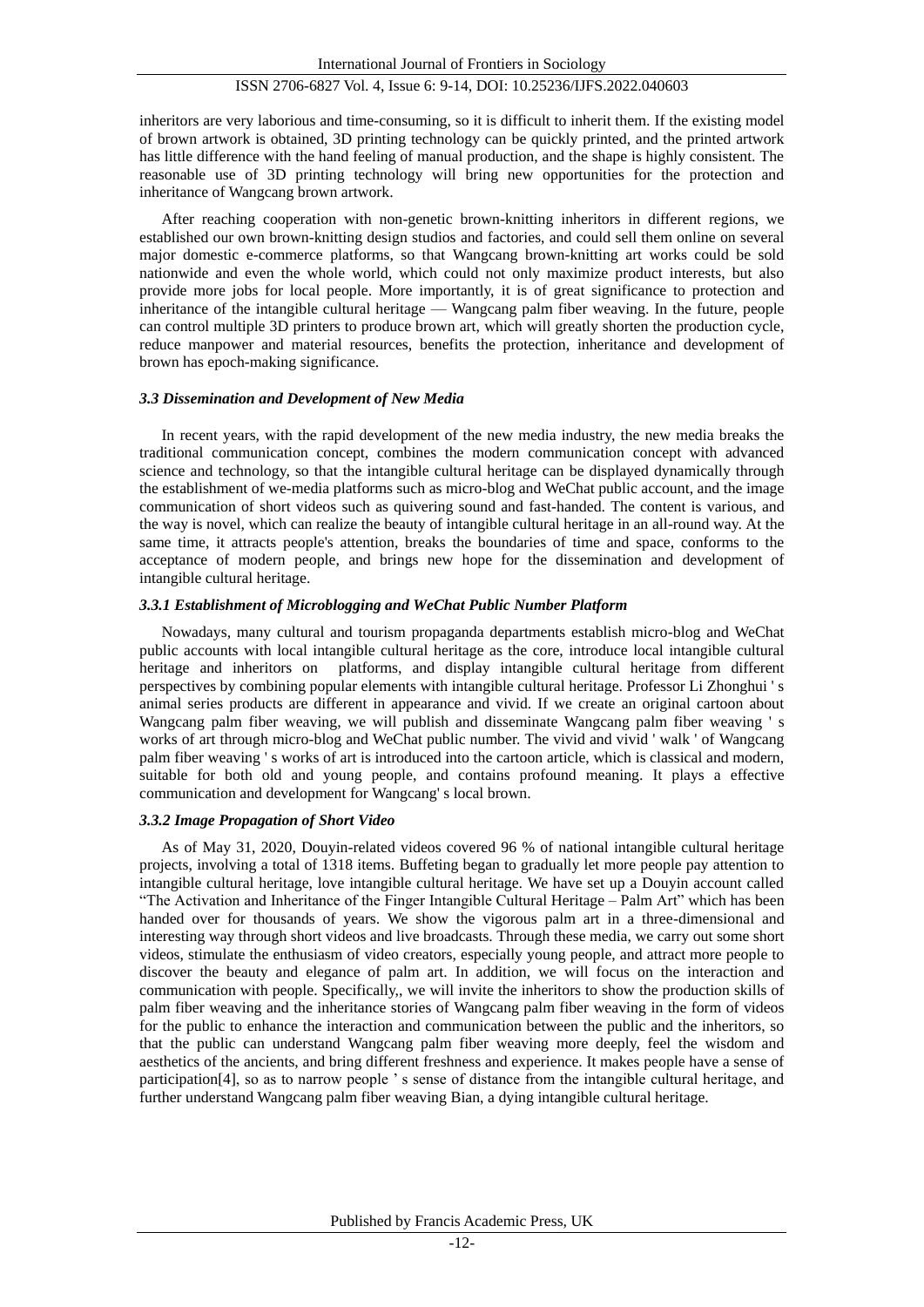# **4. Design and Implementation of Wangcang Browning Protection Method Based on Modern Marketing**

#### *4.1 Online Star Marketing*

Online red marketing, also known as Influncer Marketing, is based on WeChat, micro-blog, short video and other private media as a carrier, through the influential online red products and brand information, and the use of a series of marketing means for targeted sales[5]. The data shows that the market size of China ' s online red economy in 2019 has exceeded 250 billion yuan, and it is expected to exceed 500 billion yuan by 2022. With the continuous development of online red economy, national cultural brands such as intangible cultural heritage have also brought many practical opportunities in business model innovation. By constructing the network red matrix, using the characteristics of large traffic of horizontal type of network red and the advantages of professional knowledge and skills of vertical type of network red, the content can be deeply and continuously output. At the same time, we should create brand endorsements belonging to Wangcang brown knitting and shoot intangible cultural heritage stories about brown knitting products. Therefore, we should publicize and promote the material on the Internet, bid farewell to the traditional mode of just taking physical photos and create different buyer shows.

#### *4.2 Self-Media Marketing*

In this era of rapid development of the Internet, we media, as a new way of communication, has the characteristics of strong interaction and low cost. According to the demand positioning, product characteristics, personalized planning publicity to achieve better marketing results. To further protect and inherit the intangible cultural heritage and better inherit and carry forward the intangible cultural heritage of traditional skills such as brown, we must use the wave of today 's we-media development era to root brown in the hearts of the public. With the development of short video platform, some professional MCN institutions came into being. On the one hand, these institutions help crafts such as intangible cultural heritage to create short video content, including the whole process from content planning, shooting, editing to uploading. On the other hand, institutions also conduct commercial operations by integrating intangible cultural heritage artists and products, such as providing services such as business performance, teaching, handicraft sales, cultural and creative customization, IP authorization and advertising. Increase marketing efforts to create a brown intangible cultural heritage products cluster effect.

#### *4.3 Exhibition Marketing*

Exhibition marketing refers to a series of market promotion activities adopted by exhibition enterprises through exhibition services, image design, pricing, channels, promotion, publicity and other means to attract more target customers and tap more potential customers by using large-scale personnel flow of exhibitions[6]. Especially the visual attraction brought to customers by brown products online has a significant effect on the purchase intention of customers. At the same time, it can also play the role of brown propaganda and protection when attracting people to stay.

# **5. Conclusion**

At present, Wangcang brown knitting is still in an endangered state, facing the coexistence of opportunities and challenges. In the face of serious aging of beneficiaries, insufficient brand awareness, and serious imbalance between supply and demand, how to solve the difficulties faced by Wangcang brown knitting and put forward efficient protection of Wangcang brown knitting is a problem that needs attention in today's society. In view of the current difficulties faced by Wangcang brown knitting industry, we put forward corresponding suggestions from the perspectives of modern science and technology and modern marketing to promote the development of Wangcang brown knitting industry.

# **Acknowledgement**

Tianjin college students ' innovation and entrepreneurship training program ' refers to the intangible cultural heritage of the millennium - the activation and inheritance of brown art', fund number: 202113663023.

Published by Francis Academic Press, UK